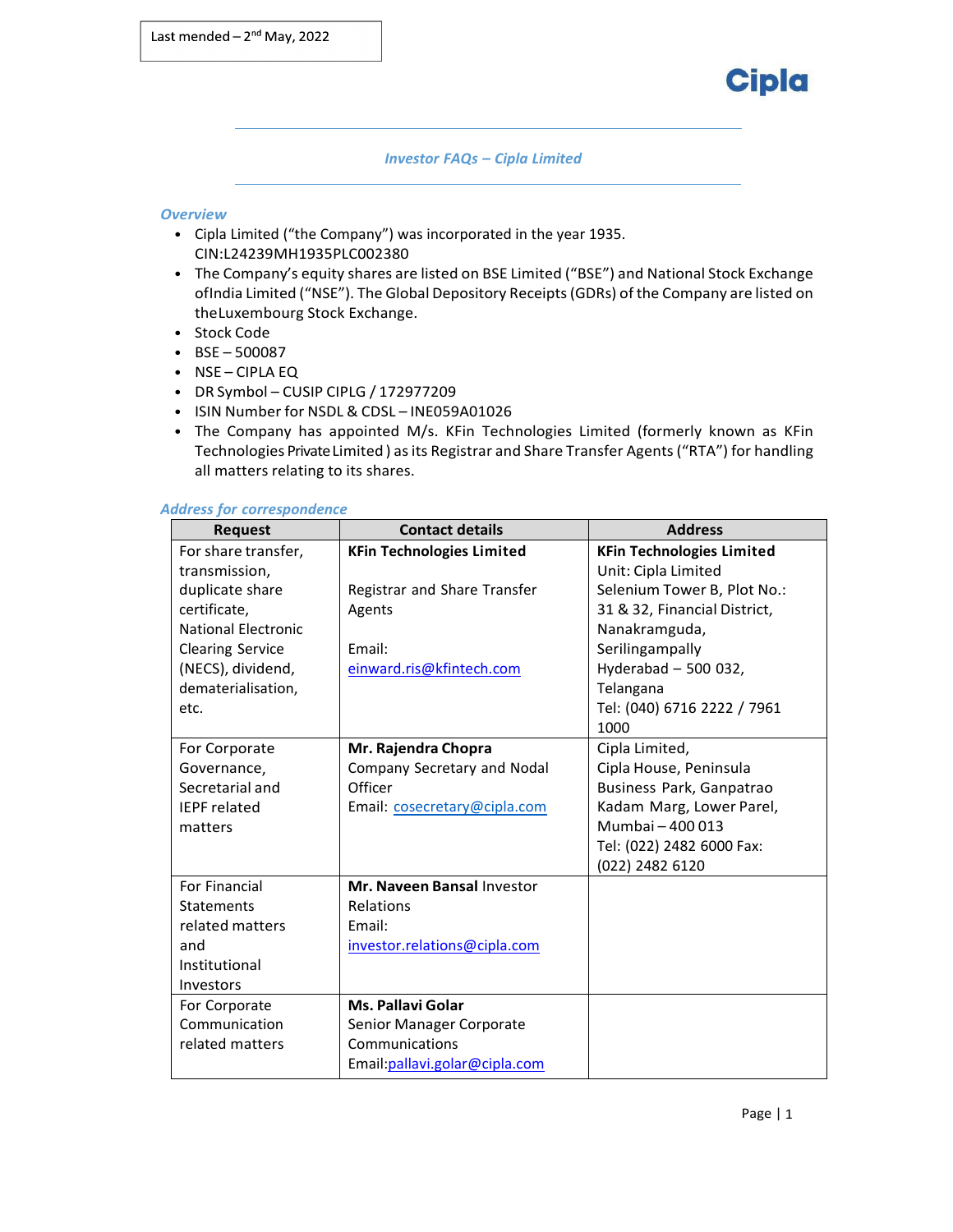

## *Right of shareholders*

The Company seeks to protect and facilitate the exercise of the following rights of shareholders:

- right to participate in, and to be sufficiently informed of, decisions concerning fundamental corporate changes.
- opportunity to participate effectively and vote in general shareholders meetings.
- being informed of the rules, including voting procedures that govern general shareholders meetings.
- opportunity to ask questions to the board of directors at general meetings.
- effective shareholders participation in key corporate governance decisions such as election of members of board of directors.
- exercise of ownership rights by all shareholders, including institutional investors.
- adequate mechanism to address the grievances of the shareholders.
- protection of minority shareholders from abusive actions by, or in the interest of, controlling shareholders acting either directly or indirectly, and effective means of redress.
- Other rights as specified in the statutory enactments.

### 1. How to transfer physical securities to my name?

SEBI vide its Notification No. SEBI/LAD‐NRO/GN/2018/24 dated June 8, 2018, amended Regulation 40 of the SEBI (Listing Obligations and Disclosure Requirements) Regulations, 2015, pursuant to which post December 5, 2018, transfer of securities could not be processed unless the securities were held in thedematerialised form. The said deadline was extended by SEBI to March 31, 2019. However, transfer deed(s) lodged on or before March 31, 2019, and returned due to deficiency in the document could bere‐lodged for transfer even after the said deadline.

SEBI vide its Notification No SEBI/HO/MIRSD/RTAMB/CIR/P/2020 /166 dated September 07, 2020, fixed March 31, 2021, as the cut-off date for re-lodgment of transfer requests. Accordingly, from April 1, 2021, a person cannot lodge request for transfer of shares in physical form. However, the said restriction does not apply to transmission or transposition of securities.

SEBI has further clarified that the Shareholder are not prohibited from holding the shares in physicalform even after April 1, 2021.

In view of the above, shareholders are requested to dematerialise their shares held in physical mode.Please refer to the section on dematerialisation of shares for more details.

### *Dematerialisation and Rematerialisation of shares*

### 1. What is Demat and what are its benefits?

Dematerialisation (or Demat) signifies the conversion of a share certificate from its present physical form to electronic form for the same number of holdings.

It offers scope for paperless trading through state-of-the-art technology, whereby share transactions and transfers are processed electronically without involving any share certificate or transfer form after the share certificates have been converted from physical to electronic form.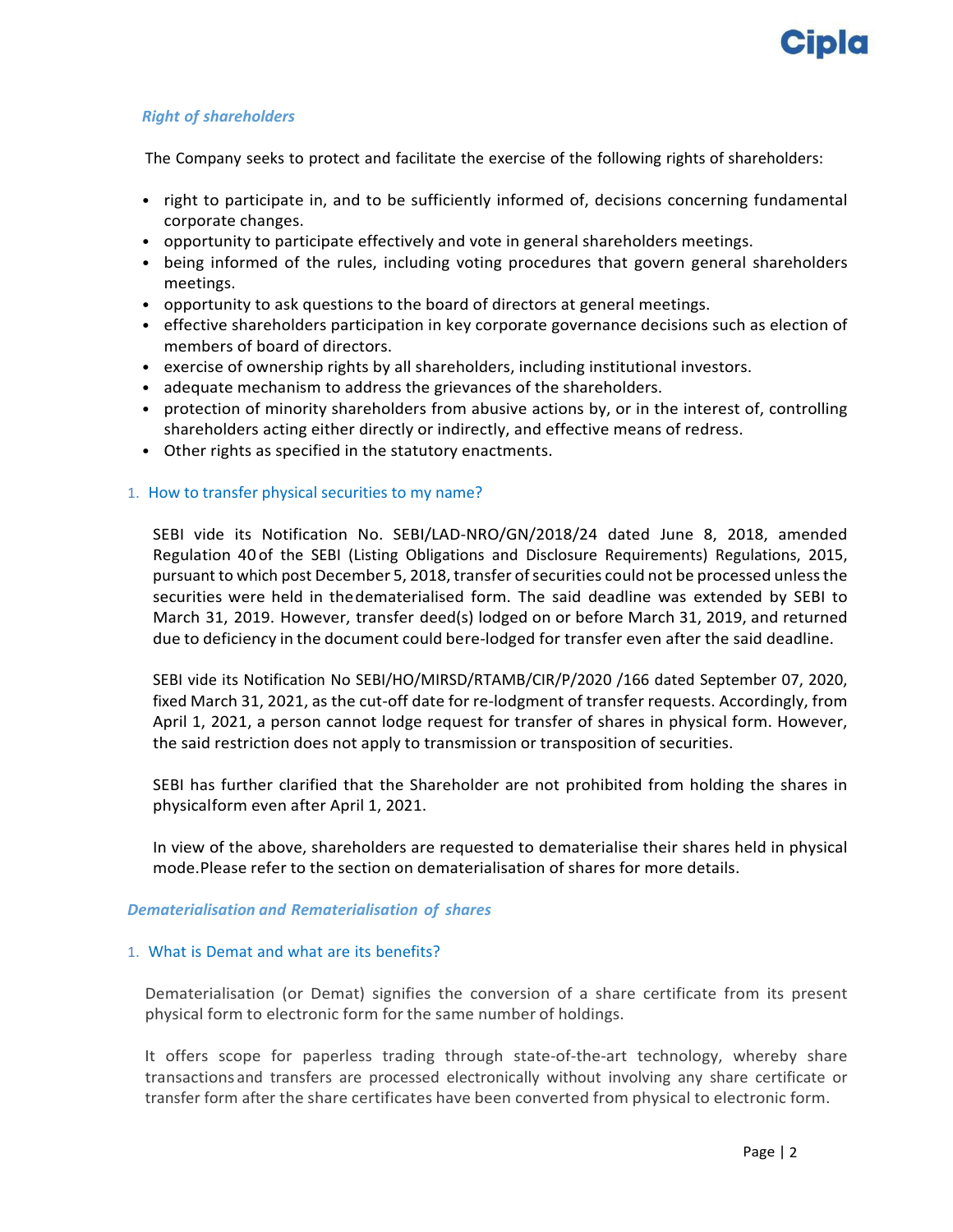

No stamp duty is payable on transfer of shares in demat form. Demat attempts to avoid the time consuming and complex process of getting sharestransferred in the name of buyers and also aims tobypass inherent problems of bad deliveries, delay in processing / fraudulent interception in postal transit, etc.

Dematerialisation of shares is optional, and a shareholder can still hold shares in the physical form. However, the shares must be in demat form if the shareholder wishes to transfer the shares or sell thesame through the Stock Exchanges.

### 2. How does the Depository System operate?

The operations in the Depository System involve the Depositories, Depository Participants, Company/Registrars and Shareholders.

A Depository Participant ("DP") isthe agent of the Depository and isthe medium through which shares are held in the electronic form. They are also the representatives of the Shareholders, providing the link between the Shareholders and the Company/ RTA through the Depository.

### 3. How can services of a depository be availed?

To avail the services of a depository one is required to open an Demat account with any of the depository participant of National Securities Depository Limited (NSDL) or Central Depository Services(India) Limited (CDSL).

### 4. What are the benefits of availing depository services?

- A safe, convenient way to hold securities; Immediate transfer of securities;
- No stamp duty on transfer of securities from one demat account to another; Elimination of risks associated with physical certificates;
- Reduction in paperwork involved in transfer of securities; More liquidity for purchase / sale of securities;
- Change in address, bank mandate, etc. recorded with DP gets registered with all companies in one go in which the shareholders holds securities electronically thereby eliminating the need to correspond with each of them separately;
- Easy nomination facility;
- Smooth transmission of securities in case of any eventualities.

### 5. How do I convert physical shares to demat form?

You need to have a demat account with any of the depository participant of NSDL or CDSL. Thereafter, fill a Dematerialisation Request Form (DRF) provided by the DP and surrender the physical original share certificate(s) intended to be dematerialised to the DP.

Upon receipt of the shares and the DRF, the DP will send electronic requests through the Depository to the RTA for confirmation of demat. Each request will bear a unique transaction number.

Simultaneously, the DP will surrender the DRF and the shares to the RTA with a covering letter requesting the RTA to confirm the demat. After verifying the documents received from the DP, the RTA will confirm the demat to the Depository.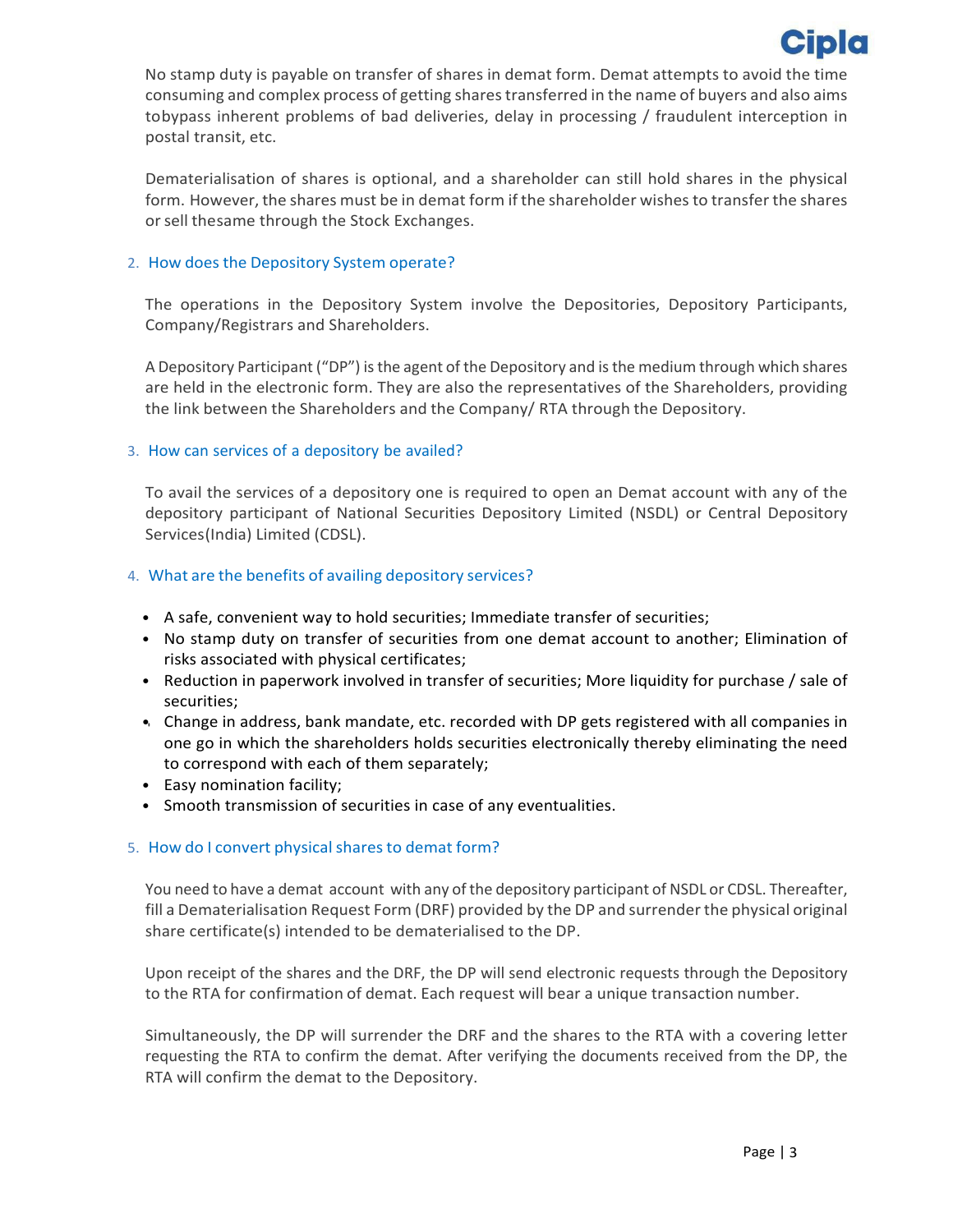

This confirmation will be passed on from the Depository to the DP, who holds your account. After receiving this confirmation from the Depository, the DP will credit your account with equivalent number of dematerialized shares. The DP will then hold the shares in the dematerialized form on your behalf and you become the beneficial owner of these dematerialized shares.

# 6. Can I dematerialise shares held jointly, in the same combination of names, but the sequence of names is different?

Depositories provide "Transposition cum Demat facility" to help joint holder dematerialise securities in difference sequence of names. For this purpose, one must fill the DRF and Transposition Form and submit to the DP.

# 7. Once my shares are dematerialised, can I get them converted into physical shares?

If you hold shares in the electronic form, you have the option of converting your holding to the physical form by submitting a Rematerialisation Request Form (RRF) through your DP. The procedure is similarto that of Dematerialisation. Upon receiving such a request from your DP, the Company will issue physical share certificates for the number of rematerialised shares.

It is however advisable to note the benefits of holding shares in demat mode before converting the shares to physical form.

# 8. How do I get my dividends on dematerialised shares?

On the Record date, the Depository will provide a list of demat account holders indicating the numberofshares held in electronic form (known as Benpos – Beneficiary Position). On the basis of Benpos, theCompany will make dividend payments in favour of demat account holders.

It is advisable to register your bank mandate with your DP to enable the RTA to credit all your dividends directly into your bank account.

If in case Bank Mandate are not registered or dividend is not credited to the bank account than the Company/RTA will send the Demand Draft / Dividend Warrant at the registered address of Shareholder.

## 9. Will I get the Annual Report after I demat my shares? Will I be able to attend the AGM?

The rights of the shareholders holding shares in demat mode are at par with holders of shares in physical form. Hence, you will be eligible for the Annual Report and can rightfully attend the AGM as ashareholder.

# 10.What are the chances of any fraud/disputes in using a demat account? Whom should I approach in suchcases?

Common risk factors applicable to trading in physical shares like mismatch in signatures, loss in postal transit, etc., are absent since dematerialised shares are traded scrip‐less.

However, in the unlikely event of any dispute, your Depository Participant would have to be approached for resolution of the same.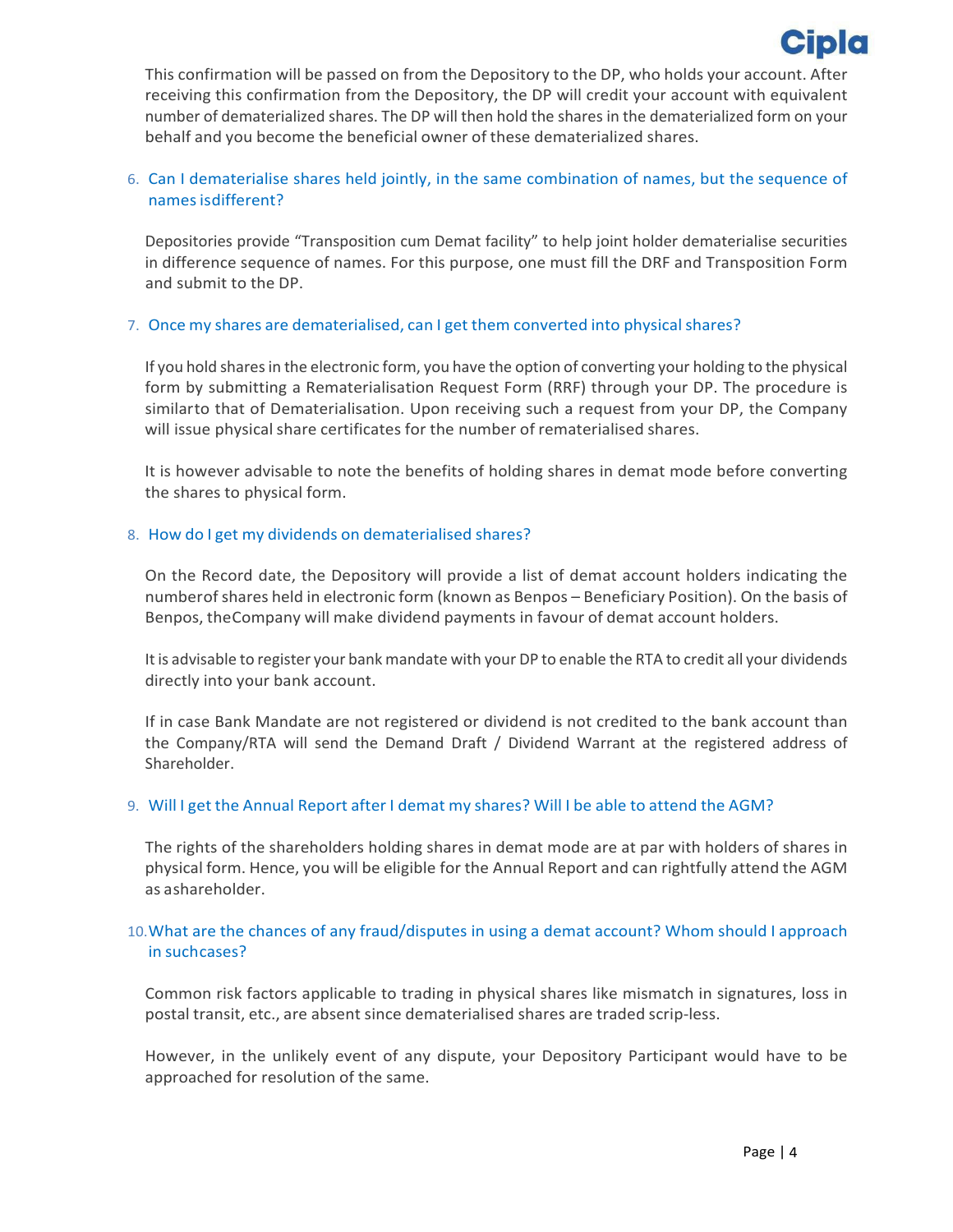

#### 11.Can I pledge my shares in demat form?

Yes. Please contact your DP where you hold a demat account.

### 12. Why can't the Company take request for change of details recorded in the demat account?

As per the Depository Regulations, the Company is obliged to take on record the details of demat shareholders furnished by the concerned Depository Participant. The Company cannot make any change in such records received from the Depository.

### 13.Can one freeze or lock his Demat accounts?

Yes. One can freeze or lock his/her demat accounts for any given period of time. Demat accounts can be frozen for debits (preventing transfer of securities out of accounts) or for credits (preventing any movements of hindrances into accounts) or for both.

# 14.Can a shareholder open a single demat account for securities owned in different ownership patternssuch as securities owned individually and securities owned along with others?

No. The demat account must be opened with the same ownership pattern in which the securities areheld in physical form. Eg: If one share certificate is in individual name and another certificate is jointlyheld with some other person, in such case two different demat accounts would need to be opened.

### *Nomination in respect of shareholding*

### 1. What is nomination facility and to whom is it more useful?

Section 72 of the Companies Act, 2013 provides the facility of nomination for shareholders. This facility is mainly useful for individuals holding shares in sole name. In case of joint holding of shares by individuals, nomination will be effective only in the event of death of all joint holders.

## 2. Who can appoint a nominee and who can be appointed as a nominee?

Individual shareholders holding the shares in single name or joint names can appoint a nominee. In case of joint holding, joint holders together have to appoint the nominee. While an individual can beappointed as a nominee, a trust, society, body corporate, partnership firm, karta of HUF or a power ofattorney holder cannot be appointed as a nominee(s). Minor(s) can however be appointed as a nominee.

## 3. How do I make a nomination with regard to my shareholding?

To make a nomination for shares held in physical mode, please submit a duly filled in and signed nomination Form SH‐13 to the RTA. If you hold shares along with other holders, then all holders are required to sign the nomination form. In case of dematerialised shares, your nomination has to be recorded with your DP.

Option for multiple nominations for each folio / DP Id Client Id is also available.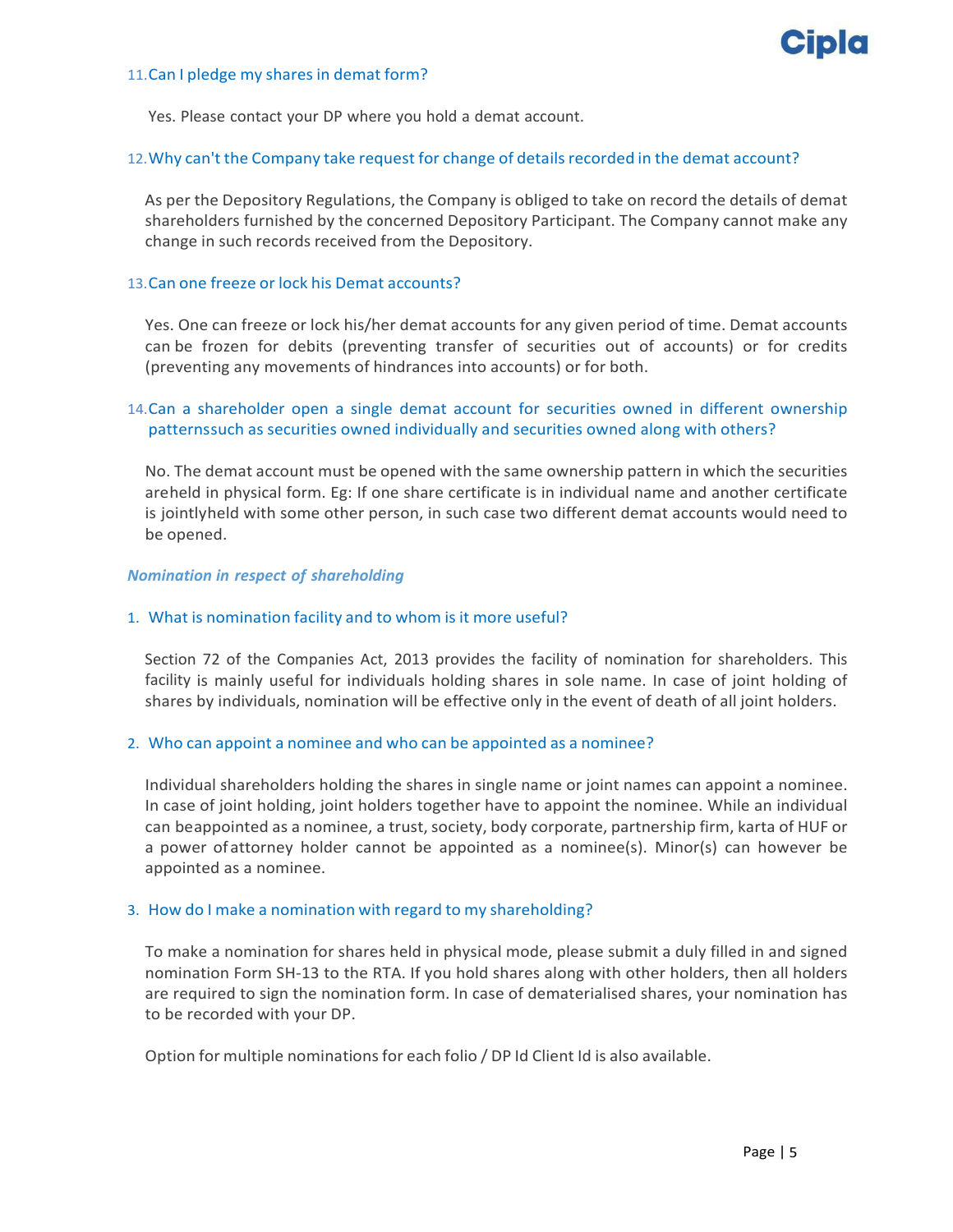

### 4. Do I have to send my share certificates along with the nomination form?

It is not required to send your share certificate at the time of registration of the nominee.

### 5. My shares are held in joint names. Are the joint holders nominees to the shares?

Joint holders are not nominees. They are joint holders of the relevant shares. In the event of death ofany one of the joint holders, the surviving joint holder/s of the shares is/are the only person(s) recognized by the Company as the holders of the shares.

### 6. Can a nomination once made be revoked / changed?

A nomination once made can be revoked / changed by submitting a fresh nomination in Form SH‐ 14. If the nomination is made by joint holders, and one of the joint-holders dies, the surviving joint holder/scan make a fresh nomination by revoking the existing nomination.

In case where holder(s) opts to revoke the nomination, they are also required to submit Form ISR‐3 along with Form SH‐14.

### 7. What happens to the nomination if I dematerialise/rematerialize the shares?

The nomination gets cancelled in case you opt to dematerialise/rematerialize the shares. A fresh application for nomination will be required to be filed with your DP or the Company, as the case maybe, post such dematerialisation/rematerialisation.

# 8. Nomination Form is an important document like a Will. What precautions shareholders should take toensure that their instruction asto transmission would be acted upon by the Company /the RTA?

The shareholders concerned should preserve a copy of the nomination form for their record. After registering the nomination, the RTA will inform the shareholder(s) in writing of the registration of nomination.

### 9. Does transmission of shares to nominees attract stamp duty?

If the nominee elects to register himself as a shareholder, he has to intimate his decision in writing tothe RTA. This being in the form of transmission of shares will not attract stamp duty.

### 10.What isthe legal position of the nominee in case of death of the shareholders?

In case the shares are held by sole holder, upon the death of the shareholder, the nominee to the exclusion of any other legal heir/beneficiary, is the only person in whom the shares vest. In other words, in case of a valid nomination, the Company will not entertain any claim from legal heirs or beneficiaries and the shares will be transmitted only in favour of the Nominee.

In case the nomination is made by joint-holders, it will come into play only upon the death of all the joint holders. Therefore, if one of the joint shareholder dies, the shares will devolve on the surviving shareholders to the exclusion of the nominee.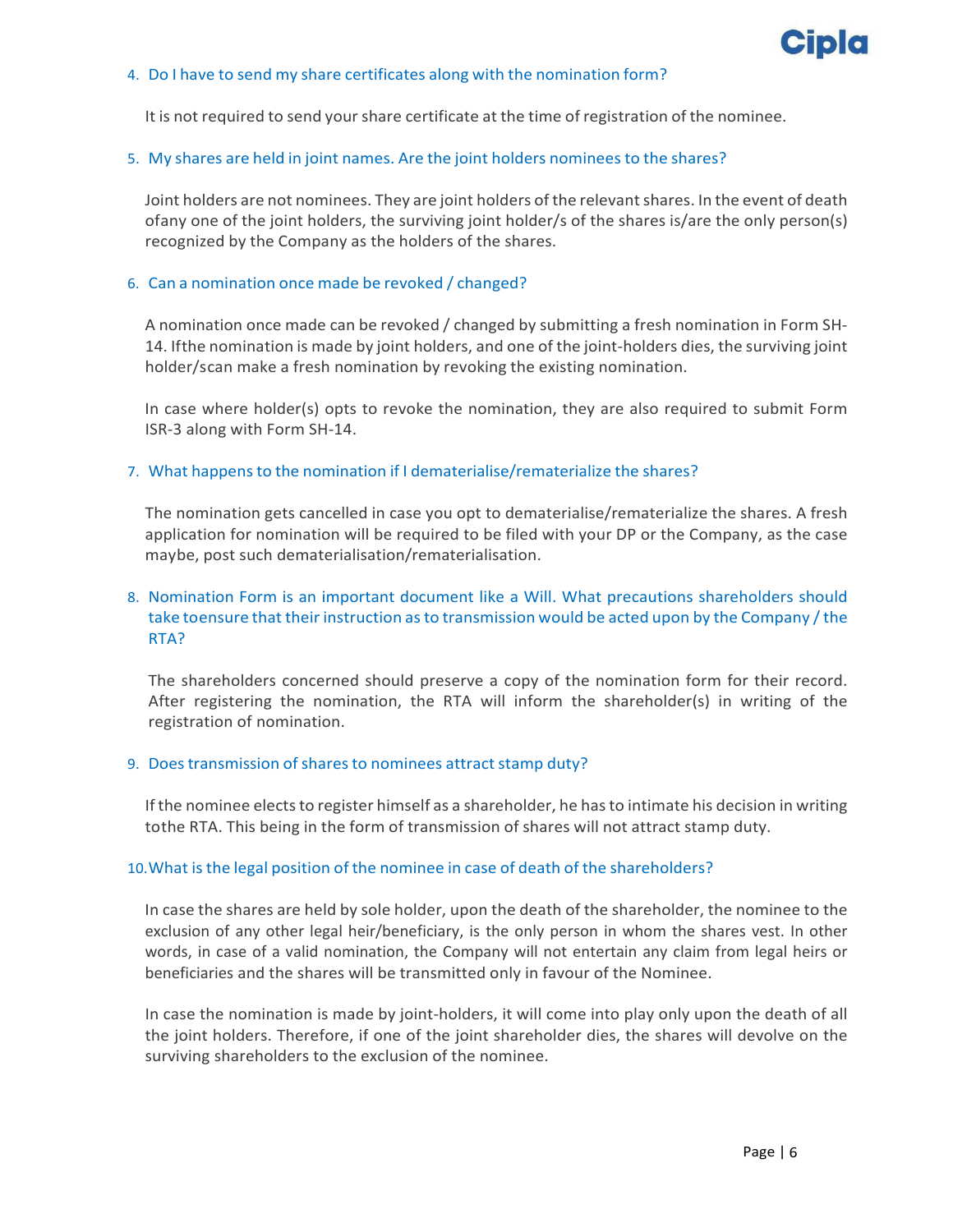

#### 11. What is the procedure for the nominee to get the shares in his name?

Upon the death of a shareholder, the nominee is entitled to have the shares transmitted in his favour.He/she is required to submit a notice in writing to this effect along with the original share certificate, attested copy of the death certificate of the deceased shareholder(s) along with attested copy of PANCard and proof of address to the satisfaction of the RTA/ Company.

Upon scrutiny of the documents submitted by the nominee and any other document, if required, andon being satisfied about the identity of the nominee, the shares will be transmitted in his/her favour and share certificates will be returned to him/her duly endorsed.

### *Transmission of shares*

# 1. In case of joint holdings, in the event of death of one shareholder, how do the surviving shareholders getthe shares in their names?

The surviving shareholders are required to submit a request letter supported by a self attested copy of their PAN cards, a notarised copy of the Death Certificate of the deceased shareholder and the relevant original share certificates.

The RTA, on receipt of the said documents, will delete the name of deceased shareholder from its records and return the original share certificates to the surviving joint holder(s) with the necessary endorsement.

## 2. If a shareholder who held shares in his sole name dies without leaving a will, how can his legal heir/s getthe shares transmitted in their names?

Where the securities are held in single name without a nominee, an affidavit from all legal heir(s) made on appropriate non judicial stamp paper, to the effect of identification and claim of legal ownership to the securities shallbe required and additionally

(i) a copy of Succession Certificate or Probate of Will or Will or Letter of Administration or Court Decree or Legal Heirship Certificate or its equivalent certificate issued by a competent Government Authority, attested by the legal heir(s)/claimant(s) subject to verification with the original or duly attested by a notary public or by a Gazetted Officer:

Provided that in a case where a copy of Will or a Legal Heirship Certificate or its equivalent certificate issued by a competent Government Authority is submitted, the same shall be accompanied with a notarized indemnity bond from the legal heir(s) /claimant(s) to whom the securities are transmitted, in the format specified by the Board:

Provided further that in a case where a copy of Legal Heirship Certificate or its equivalent certificate issued by a competent Government Authority is submitted, the same shall also be accompanied with a No Objection from all non-claimants, stating that they have relinquished their rights to the claim for transmission of securities;

(ii) for value of securities, threshold limit, upto Rs. 5 lakh only in case securities held in physical mode, and up to rupees fifteen lakhs per beneficial owner in case of securities held in dematerialized mode, as on date of application, and where the documents mentioned in para (i) are not available, following documents may be submitted: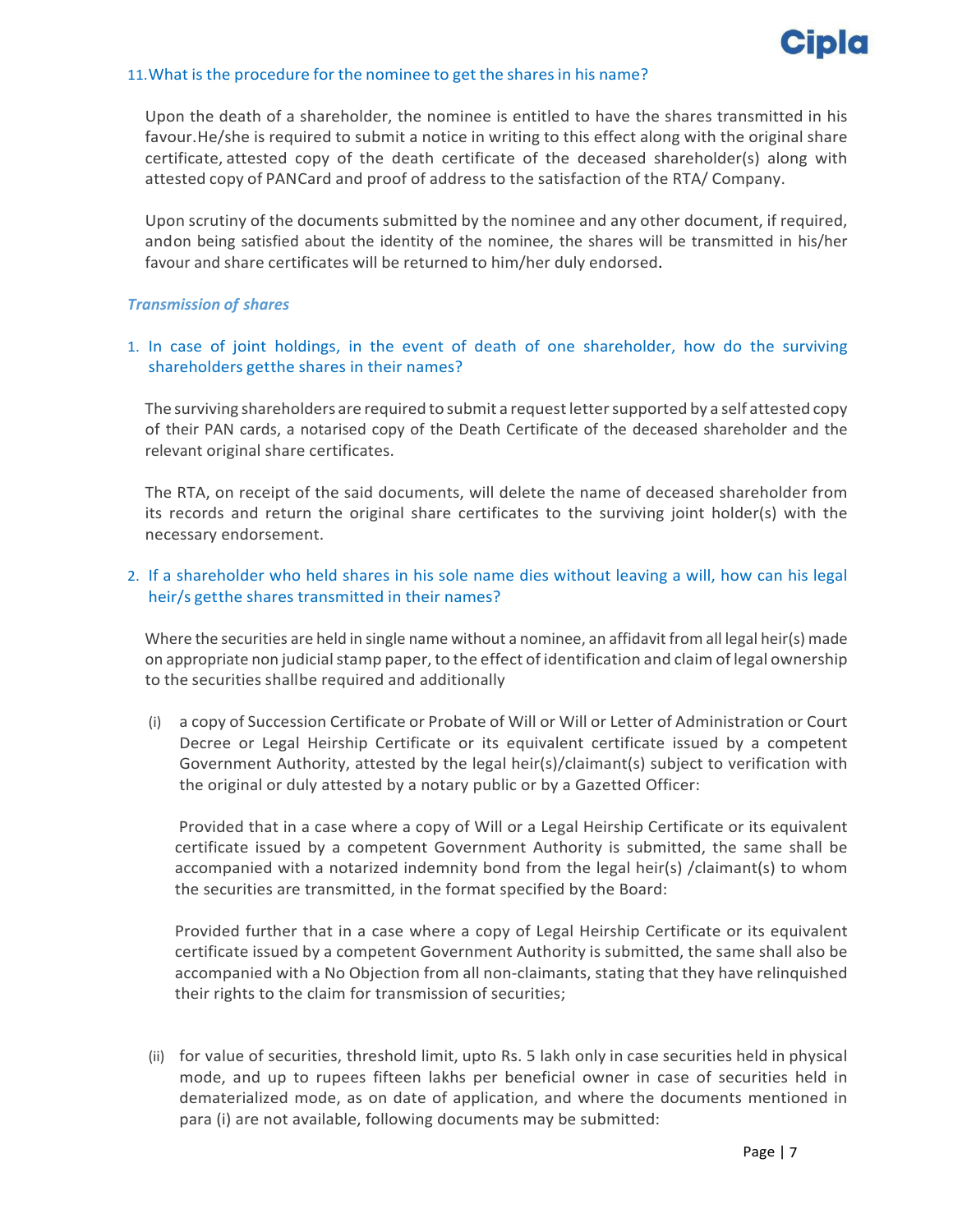

- no objection certificate from all legal heir(s) stating that they do not object to such transmission or copy of family settlement deed executed by all the legal heirs duly attested by a notary public or by a Gazetted Officer; and
- a notarized indemnity bond made on non‐judicial stamp paper of appropriate value, indemnifying the Share Transfer Agent/ listed entity, in the format specified by the Board: holder

RTA may also require any other document for verification of the claim.

# 3. If the deceased family shareholder who held sharesin his/hersole name leaves a Will, how do the legalheir/s get the shares transmitted in their names?

The legal heirs are required to get the Will probated by the High Court/District Court of competent jurisdiction and then send the RTA, a probated copy of the Will. This should be accompanied by a relevant schedule/annexure setting out the details of the shares, the relevant share certificates in original, the transmission form for transmission, original or copy of death certificate of shareholder(s) duly attested by a notary public, attested PAN card and address proofs of all the claimants.

# I have already produced the attested/registered Will. Since getting it probated would take a long timeand money, is it possible to avoid that procedure?

In order to ascertain that the Will in question is the last Will and testament made by the deceased, itis important that the same is authenticated/probated by the Court. This is to protect the interest of the shareholders at large and to obviate any future claims/disputes on the same.

# 4. The name of a joint holder was included only for convenience by the first holder. I am the only legal heir.Could you transfer the shares in my name as per the will/probate?

As per law, the joint holder is deemed to be having indivisible ownership of the joint property and theCompany cannot ascertain as to how or why the name was included. As per the Articles of Associationof the Company, the surviving joint holders are the only persons recognised as having title to the shares.

## 5. Isstamp duty payable on transmission of shares ?

No, stamp duty is not required to be paid for transmission of shares

## 6. What is the procedure for transmission of shares that are held in dematerialized form?

Kindly contact your DP for the same.

### *Change of address*

### 1. If the shares are in physical form, what isthe procedure for change of address?

Kindly send a duly filled request Form ISR‐1 signed by all the shareholders accompanied by attested copy of the address proof such as Aadhar card, passport, electricity bill or any other documents as prescribed in the said Form ISR‐1 to the RTA.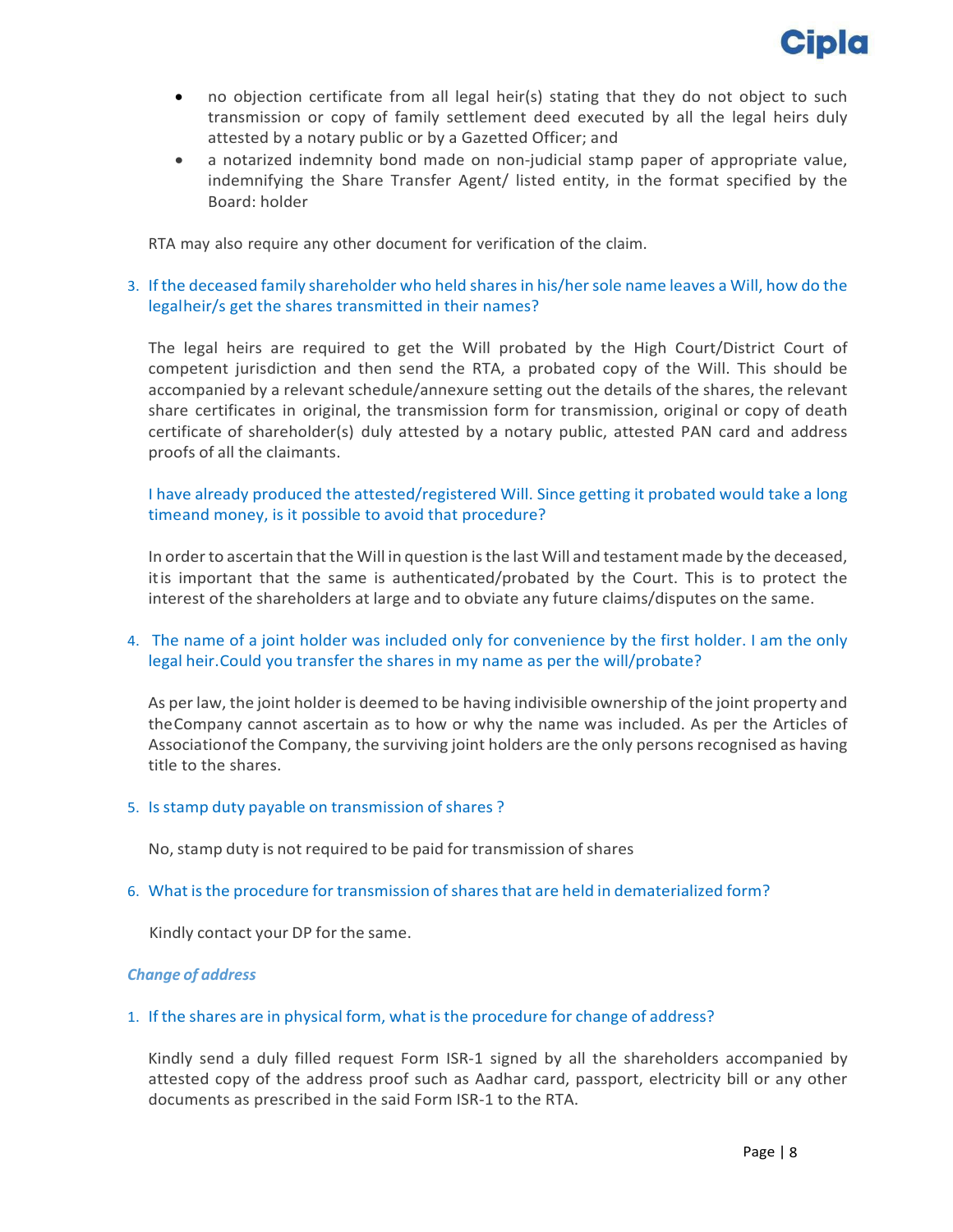

Once RTA receives duly signed Form ISR‐1 along with address proof as prescribed, the RTA will:

- $\triangleright$  in cases where the signature matches with the available record, process request without anyfurther delay.
- $\triangleright$  In other cases, RTA will forthwith issue intimation to both the old and new addresses throughSpeed post providing timeline of 15 days for raising objection, if any.

### 2. What if no objection received?

In the absence of any objection, the request for change in addressshall be processed.

### 3. What if letter returns undelivered or if any objection received?

If the letters sent to either the old and /or new addresses is / are undelivered or if there is an objection received in response to such letter, then provide any one of the following

- Any one of the documents as prescribed in request Form ISR-1, reflecting the old address; or
- Counterfoil of dividend warrant received from the company; or
- Bank statement showing the credit of dividend received.

In case where the letter is undelivered at the old address and current address proof provided is issuedby a Government Authority, the RTA will not insist for any further proof of old address.

#### 4. If the shares are demat mode, what is the procedure for change of address?

Since your DP maintains the records of your dematerialised shares, you have to approach your DP for any change in address.

### 5. Can there be multiple addresses for a single folio?

No. There can be only one registered address for one folio.

### 6. Can joint holders other than the first holder request for change of address?

No. The request form for updation of recordsshould be signed by all the shareholders.

### *Dividend and IEPF*

### 1. I have not received my dividend. What action do I take?

You may write to the RTA by furnishing the particulars of the dividend not received quoting your folionumber/ DP ID / Client ID particulars (in case of dematerialised shares). If the dividend is unclaimed asper our records, RTA will issue the relevant dividend warrants in your favour.

## 2. What is the procedure for obtaining a fresh dividend warrant / demand draft in place of expired dividendwarrant / demand draft?

Fresh dividend warrant / demand draft can be issued only on expiry of the original dividend warrant

/ demand draft.Once the validity period has expired, you can write to the RTA by furnishing details ofunclaimed dividend. If the dividend amount is still shown as unclaimed in our Bank Statement, we willissue a duplicate warrant.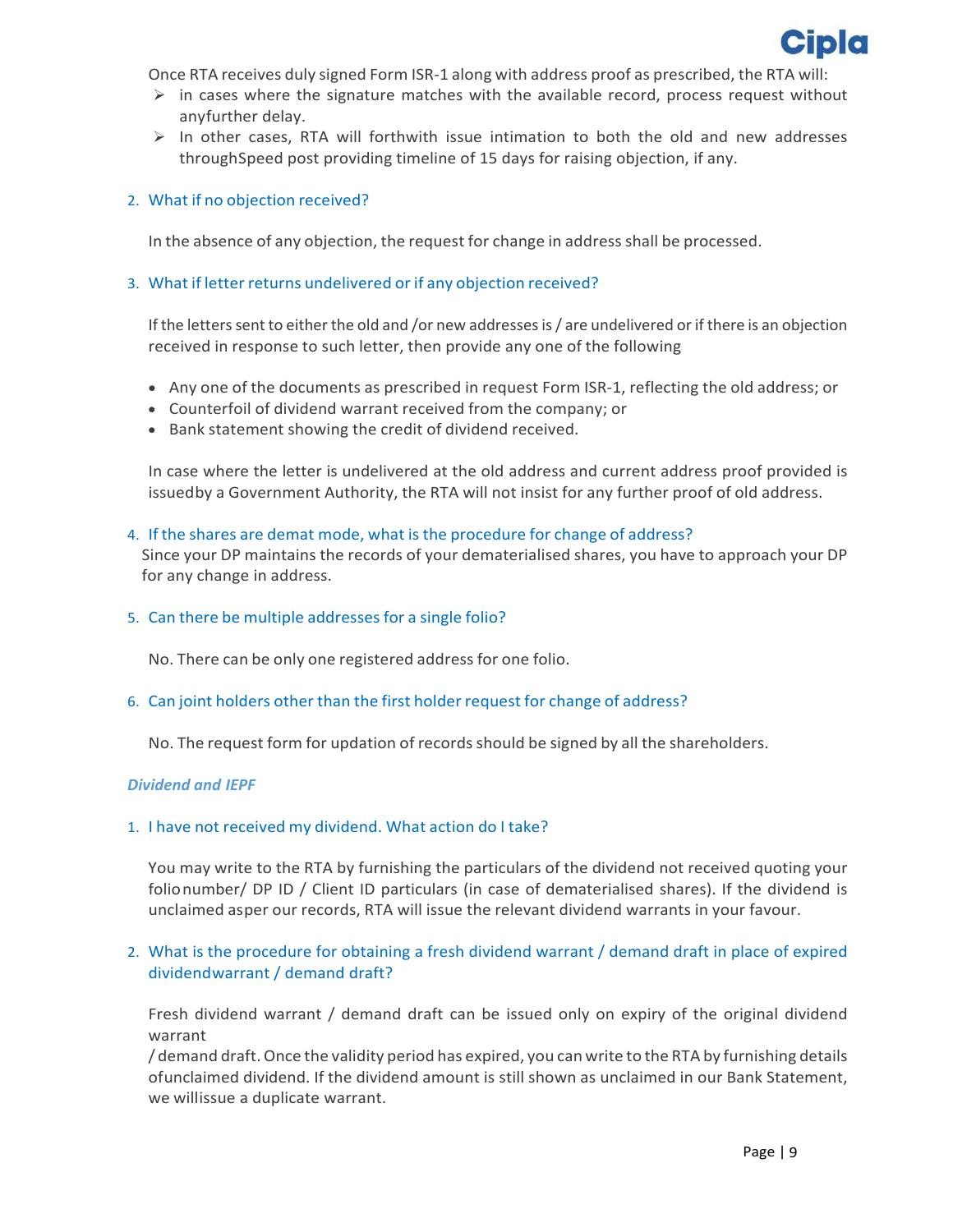

### 3. Can I claim old dividends relating to past years that I have not received?

Pursuant to the applicable provisions of the Companies Act, 2013, the dividend declared by the Company, which is not claimed by the shareholders within 30 days from the date of the declaration, isrequired to be transferred to the Unpaid Dividend Account and the details of the shareholders, whose dividend is transferred to such account, is required to be uploaded on the website of the Company.

The dividend lying in this Unpaid Dividend Account can be claimed by the shareholders by writing tothe RTA with details of folio number (in case of physical holdings) or the DP ID/Client ID (in case of dematerialized holdings) along with KYC documents.

Further, pursuant to the provisions of section 124 and 125 of the Companies Act, 2013 and InvestorEducation and Protection Fund Authority (Accounting, Audit, Transfer and Refund) Rules, 2016 (including the provisions of section 205A and 205C of the erstwhile Companies Act, 1956), dividendsthat remain unclaimed for a period of seven years shall be transferred to Investor Education and Protection Fund (IEPF). Accordingly, unclaimed dividends lying in Unpaid Dividend Account pertainingto relevant financial year is regularly transferred by the Company to IEPF on completion of seven years.

Shareholders of the Company, whose unclaimed or unpaid dividend amount has been transferred to IEPF Authority pursuant to aforesaid provisions, may claim shares or unclaimed dividend amount from IEPF Authority by making an online application to the IEPF Authority in Form No. IEPF‐5 available on the website http://www.iepf.gov.in/IEPF/corporates.html. Thereafter, please send Form IEPF‐5, payment challan and other documents (in original) as prescribed in aforementioned rules to the Nodal Officer.For details of unclaimed dividend post financial year 2010, please refer to the section on unclaimed dividend on Cipla website.

# 4. In order to protect against fraudulent encashment, I want to incorporate the details of my bank accountin my dividend warrant. What is the procedure that I should follow?

If you hold shares in physical form, please update your bank mandate with the RTA vide Form ISR‐1 along with copy of bank statement having details of bank name, branch, account number and IFS Codeor a copy of cancelled cheque. Alternatively, Bank details available in the Client master list provided byyou, will be updated in the folio. The RTA will then incorporate the details in all your future dividendpayments.

Shareholders holding shares in dematerialised form may please note that their bank details as furnished by the respective depositories to the Company are considered for dividend payment. Such shareholders may please note that the RTA will not entertain any direct request from shareholders for change/deletion in bank details. Further instructionsif any, already given by them in respect of shares held in physical form will not be automatically applicable to the dividend paid on shares held in dematerialised form. Shareholders may therefore give instructions regarding bank accounts in whichthey wish to receive their future dividends to their DPs.

## 5. Where can the status of unclaimed dividends be verified?

The Company has uploaded the details of unclaimed dividend on the website of the Company i.e. www.cipla.com, which can be accessed by the shareholders by entering the folio no. / DP ID Client ID.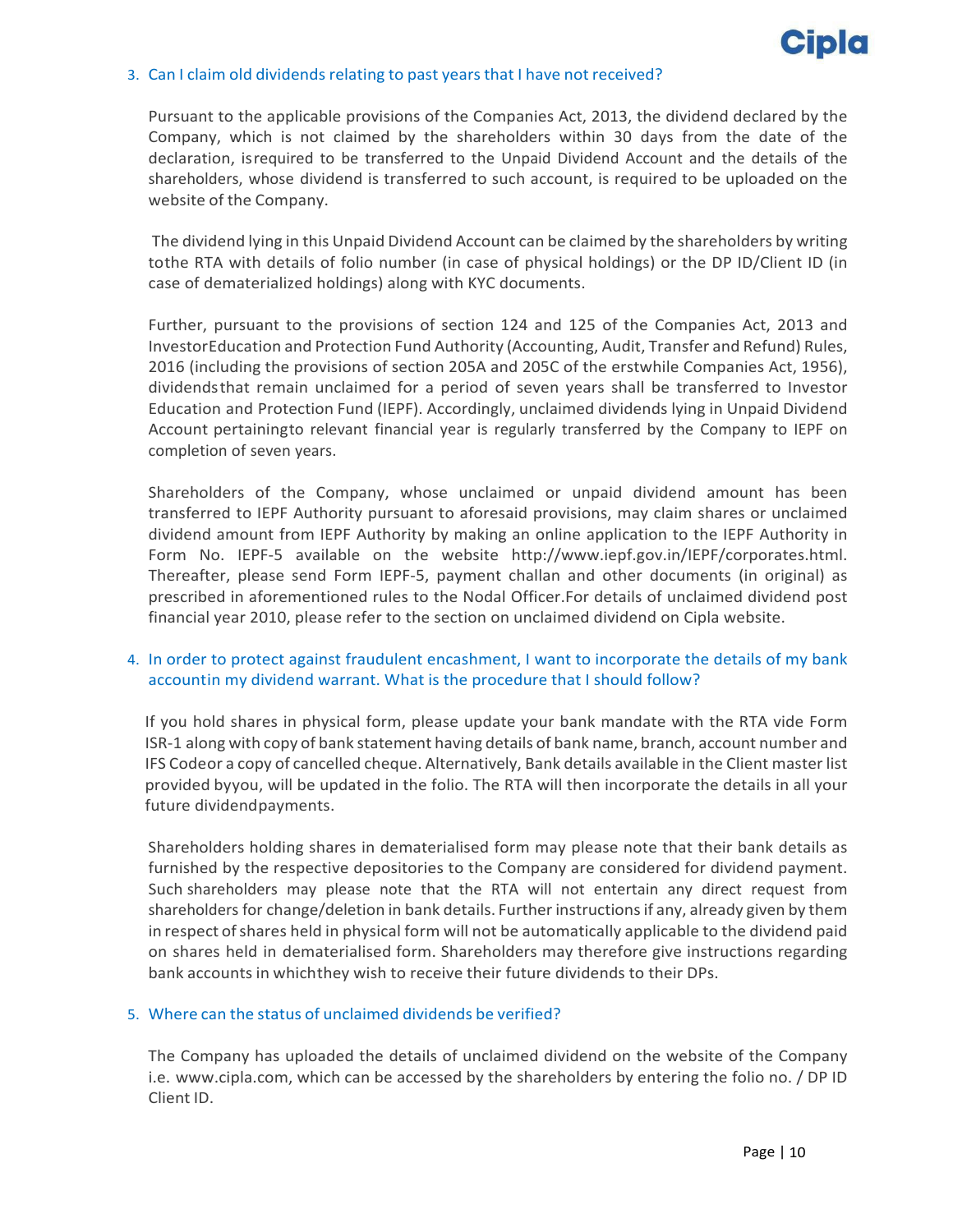# 6. Why were my shares transferred to Investor Education and Protection Fund? How can I claim back myshares?

As per section 124(6) of the Companies Act, 2013 and Investor Education and Protection Fund Authority (Accounting, Audit, Transfer and Refund) Rules, 2016, as amended, all shares in respect ofwhich dividend has not been paid or claimed for seven consecutive years or more shall be transferredby the company in the name of IEPF.

Shareholders whose shares are transferred to IEPF, may claim the shares from the IEPF by submittingForm IEPF‐5 online. The Form IEPF‐5, along with an instruction kit is available on the website of IEPF Authority - http://www.iepf.gov.in/IEPF/corporates.html. Thereafter, please send Form IEPF‐5, payment challan and other documents (in original) as prescribed in aforementioned rules to the NodalOfficer.

### *Loss of share certificates*

## 1. I have lost/misplaced my share certificates, what are the steps that I should take to obtain duplicateshare certificates?

You are required to immediately inform the RTA about the loss of share certificates along with First Information Report ("FIR") filed with police. Kindly ensure that your folio number and details of sharecertificates are reflected in the FIR and in your correspondence with the RTA. They shall immediatelymark a caution on your folio to prevent any further transfer of shares covered by the lost share certificates. Upon receipt of intimation about loss of certificates, the RTA will revert with the required formalitiessuch as Newspaper Advertisement, Indemnity Bond, etc. to be complied with for obtaining duplicateshare certificates.

# 2. What action should I take if I retrieve the original share certificate, which I had reported to the Companyas lost?

In case, a duplicate share certificate has been issued, you are required to immediately surrender theoriginal share certificate to the RTA. In case the original share certificates are found before you comply with the procedure for obtaining duplicate share certificates, please inform the RTA immediately sothat we can remove the caution from your folio immediately.

### *Green initiative*

## 1. What is Green Initiative? Why should I register for the same?

Green Initiative is an effort of the Government of India which aims at reducing paper consumption thereby contributing to a greener environment. Towards this, the Companies Act, 2013 and the SEBI(Listing Obligations and Disclosure Requirements) Regulations, 2015 allow companiesto issue AnnualReports and other documents to the shareholders in electronic mode.

By registering for Green Initiative, every shareholder will get an opportunity to contribute to this noble cause for the benefit of our future generations.

## 2. How do I register for e-communication?

Register your email id with the RTA (in case of physical shares) and your DP (in case of demat shares)for registering for e‐communication.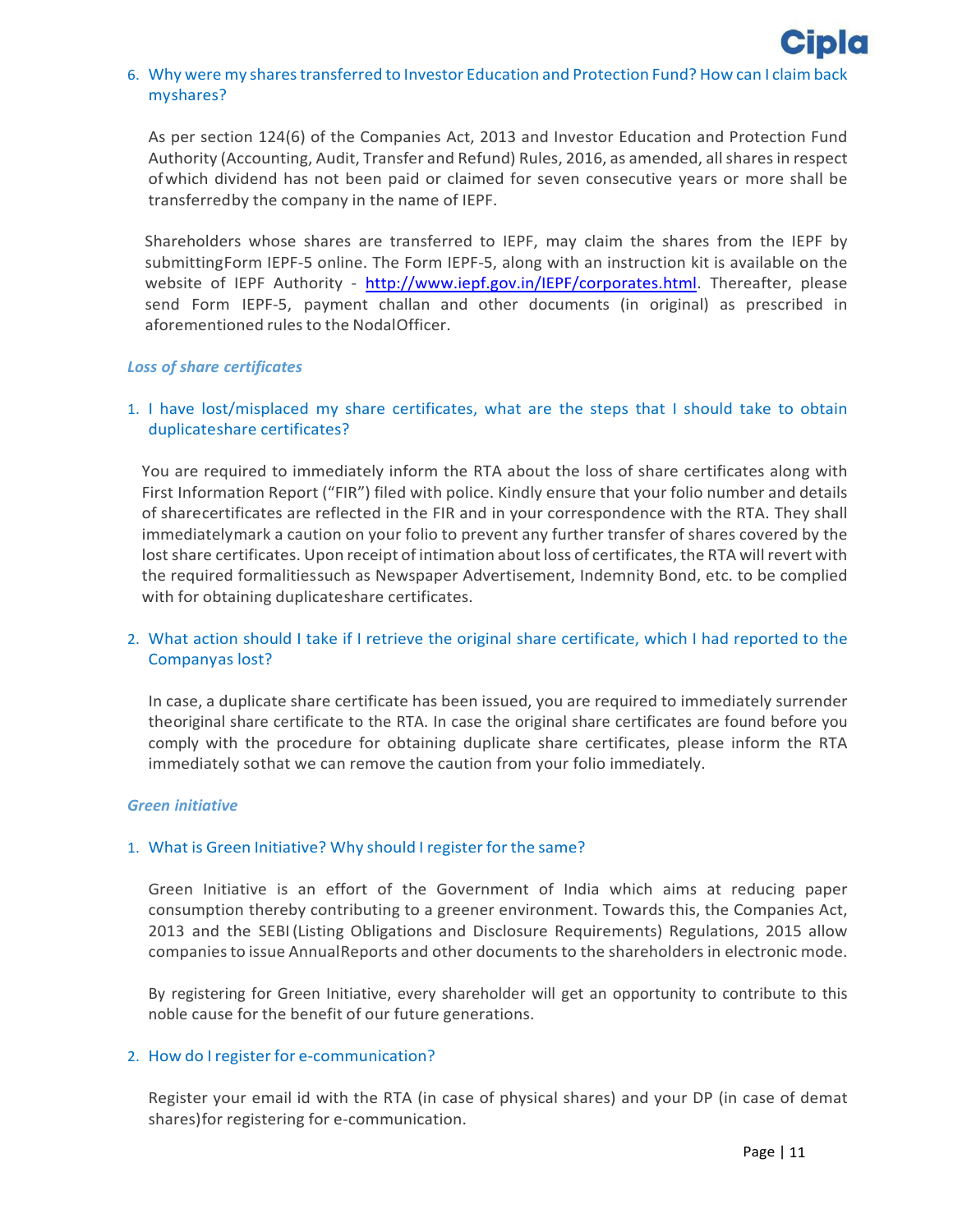

#### *Miscellaneous*

### 1. How can Isubmit documents / details to RTA to process any request?

You can use any one of the following mode;

- a. In-Person Verification (IPV): by producing the originals to the authorized person of the RTA, whowill retain copy(ies) of the document(s)
- b. Through hard copy: by furnishing self‐attested photocopy(ies) of the relevant document, with date
- c. Through e‐mail: by sending scanned copies of documents with e‐sign from e‐mail address whichis registered in the records of the Company.

The holder/claimant may approach any of the empanelled eSign service provider (listed on the website of Controller of Certifying Authorities (CCA), Ministry of Communications and Information Technology ‐https://cca.gov.in/) that facilitates issuing of 'Digital Signature Certificate'.

### 2. If I hold sharesin physical mode, is it mandatory to furnish PAN, full KYC details and Nomination?

Yes. SEBI vide its Circular No. SEBI/HO/DOP1/CIR/P/2018/73 dated November 3, 2021 has mandatedholders of physical securities to furnish PAN, full KYC details (address proof, bank details, e‐mail address, mobile number) and Nomination.

If any of above cited details are not available for any folio on or after April 1, 2023, then such folio shall be frozen by the RTA as directed by SEBI.

From January 1, 2022, the RTAs shall not process any service requests or complaints received from the holder(s) / claimant(s), till PAN, KYC and Nomination documents/details are received.

### 3. Can folio frozen, in absence of PAN, KYC and Nomination details, get back to normalstatus?

Yes. The RTA shall revert the frozen folios to normal status upon receipt of all the aforesaid documents

/ details or dematerialization of all the securities in such folios.

### 4. Is it mandatory to dematerialise my shares after placing any service request?

Yes. SEBI vide its Circular No. SEBI/HO/MIRSD/MIRSD\_RTAMB/P/CIR/2022/8 dated January 25, 2022 has directed listed companies to issue securities in dematerialized form only while processing below mentioned service requests:

- i. Issue of duplicate securities certificate
- ii. Renewal / Exchange of securities certificate
- iii. Sub‐division / Splitting of securities certificate
- iv. Transmission
- v. Claim from Unclaimed Suspense Account
- vi. Endorsement
- vii. Consolidation of securities certificates/folios
- viii. Transposition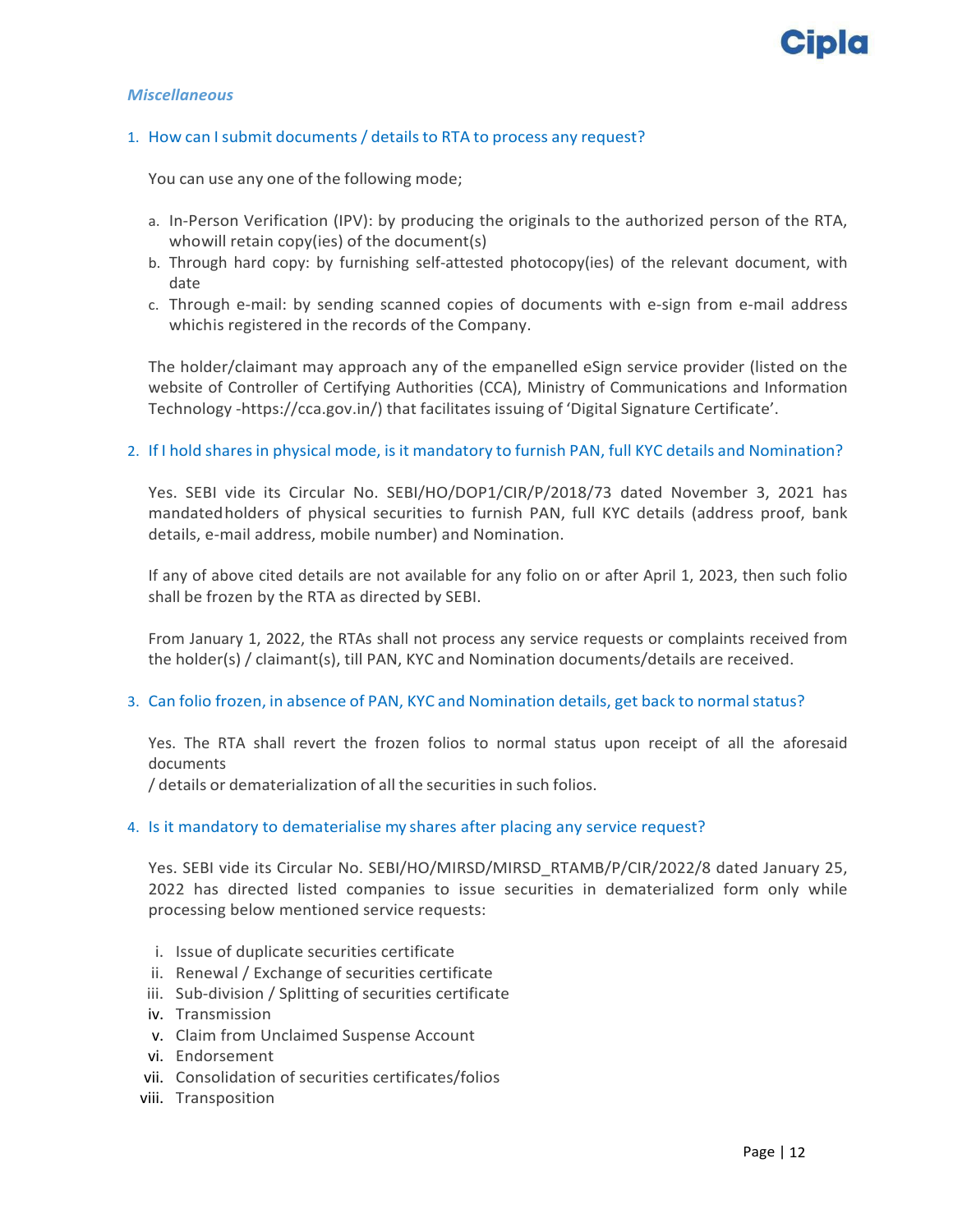

The RTA / Company upon processing the service requests, will issue a 'Letter of confirmation' in lieu of physical securities certificate(s) within 30 days of receipt of valid specified request from shareholder.

Accordingly, holder of physical securities are mandated to place request for dematerialization of shares with depository participant within 120 days of issuance of Letter of Confirmation by RTA / Company.

If holder of physical securities fails to submit the request for dematerialization of shares within aforesaid period, then such physical securities will be credited to Suspense Escrow Demat Account of the Company.

## 5. I wish to split / consolidate my share certificated into marketable lots. What is the procedure that Ishouldfollow?

Forward your original share certificates along with a request letter signed by all the registered shareholder/s to the RTA.

### 6. I hold more than one folio in the same name. Can I consolidate these folios?

Yes. The folios with identical name and/or in the same order of identical names (in case of joint‐ holding) bearing the same address can be consolidated as one. For consolidating your folios, forwardthe original share certificate relating to those folios which you wish to merge along with a request letter duly signed by all the registered holders to the RTA and we will return the share certificates byendorsing the consolidated folio number.

# 7. In the year 1994, the Company had sub‐divided face value of the shares from Rs.100 to Rs.10 and thereafter in the year 2004 from Rs.10 to Rs.2. However, Istill hold share certificates of face value Rs.100or Rs.10. How do I exchange them with new share certificates of face value Rs.2?

Please forward your old original share certificates of face value Rs. 100 / Rs. 10 to the RTA along witha request letter signed by the registered shareholder(s) and we shall issue new exchange share certificates of face value Rs. 2 , post completion of necessary formalities.

# 8. I want to authorise another person to deal with my shares. Do I have to report this to the Company?

Yes. You will have to execute a Power of Attorney in favour of the concerned person and submit a notarised copy of the same to the RTA for registration. After scrutiny of the documents, we shall register the Power of Attorney and provide you with the registration number of the same.

### 9. We hold shares in joint names and would like to change the order of names.

Please forward your original share certificates along with a request letter duly signed by all the joint-holders as per the specimen signatures recorded with the Company mentioning the order of new names.

### 10.Why do I register my Permanent Account Number (PAN)?

PAN is mandatory for all transactions in securities market as per circular dated April 27, 2007 and it isalso one of the document for proof of identity.